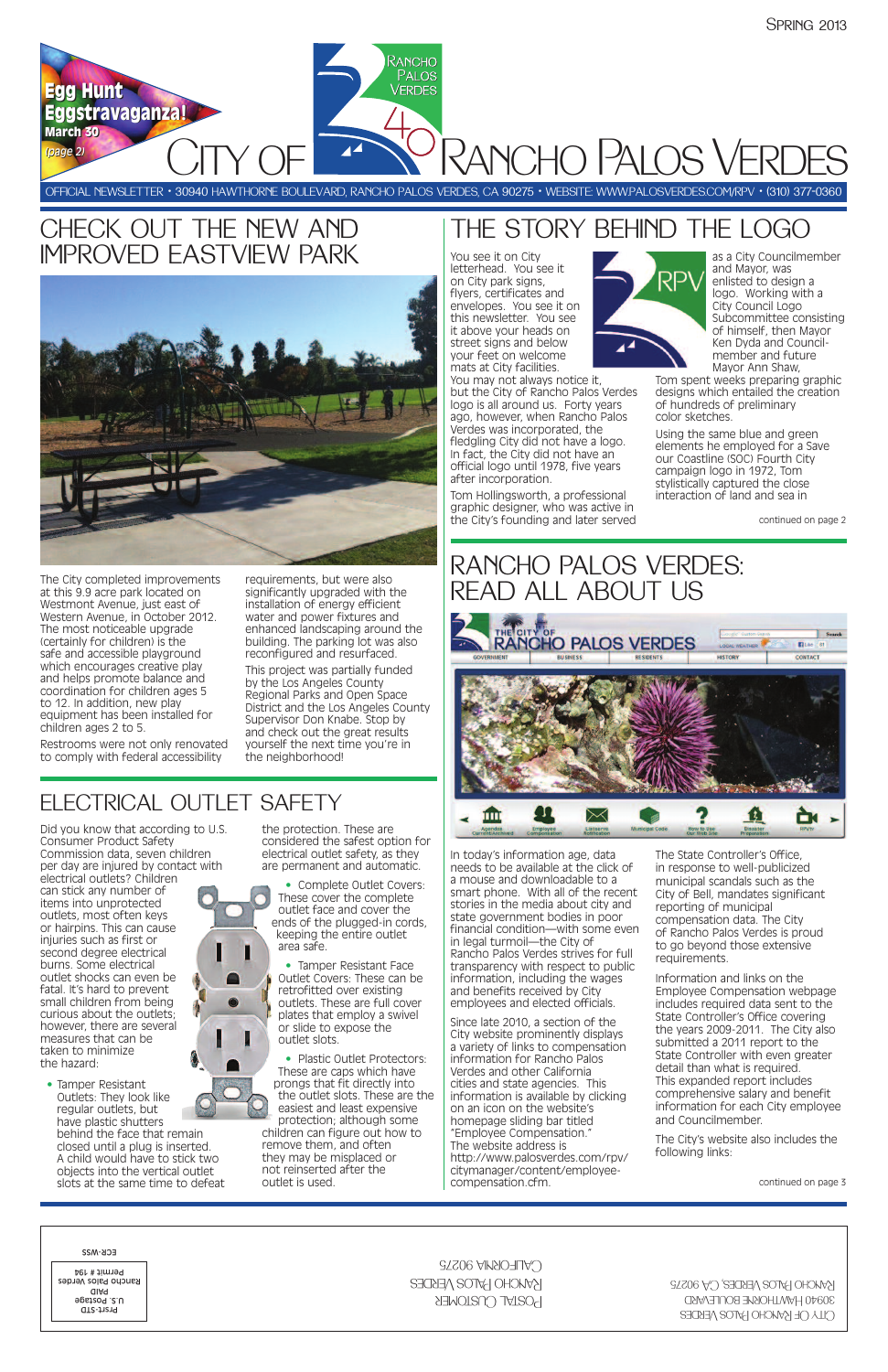### EGG HUNT EGGSTRAVAGANZA!

#### **Saturday, March 30, 2013 ~ 10:00 a.m.-11:00 a.m.**

#### **Ladera Linda Community Center 32201 Forrestal Drive**

Hop on over and join the Big Bunny in a hunt for eggs to dye for!

Enjoy Prizes & Refreshments! Ages: 1 – 8 years. Fee: \$15 per person. Bring your own basket and camera.

Download a registration form at www.palosverdes.com/rpv or call Recreation and Parks at 310-544-5260 for more information.

Register today! Pre-registration Deadline: March 22.

#### LOW-COST PET VACCINATION, MICROCHIP AND LICENSING CLINIC

The City is pleased to partner with the L.A. County Department of Animal Care & Control and the Society for California Veterinary Vaccine Care to provide this service to the community. Please be sure to have your dog on a leash or your cat in a secure carrier, and be prepared to clean up after your pet. Licensing for cats is voluntary. Rabies vaccinations for cats will be available at the clinic. Credit cards will not be accepted, so please bring either checks or cash.

Pet owners may renew or apply for a new dog license via the internet at anytime by visiting the County Animal Care & Control website address at http://animalcare.lacounty.gov. For more information about the Pet Clinic, please call the Los Angeles County Animal Care & Control Department at 562-728-4706 or RPV City Hall at 310-544-5268. View the City's website at www.palosverdes.com/rpv for more details.

Wednesday, May 29, 2013 6:00 p.m. – 7:30 p.m. FRED HESSE JR. COMMUNITY PARK 29301 Hawthorne Boulevard

The Public Works Department is currently implementing the residential streets improvement project for several neighborhoods bordering Hawthorne Blvd, Palos Verdes Drive West, and Silver Spur Rd, also known as Maintenance Areas 3 and 5. The work will be conducted in two main phases: (1) the initial preparatory work, which includes localized full-depth asphalt repair (for damage due to tree root intrusion and other causes), crack sealing, sidewalk repair, curb and gutter repair, update of ADA-accessible curb ramps, and replacement and updating of traffic signage and (2) the street resurfacing and roadway striping. Barring any unforeseen circumstances, the work will be performed between the hours of

8:30 a.m. and 4:30 p.m., Monday – Friday (excluding City holidays), and is anticipated to continue into the summer of 2013.

#### Friday, May 3rd, 6:30 p.m. – Saturday, May 4th, 9:00 a.m. POINT VICENTE INTERPRETIVE CENTER

Bronze Amphitheater Seat Plaque ~ \$1,500 Bronze Whale Walk Recognition Plaque ~ \$2,500 Amphitheater Row Naming Rights  $\sim$  \$10,000

Residents will be notified in advance when access to their streets will be limited by the road work. While every effort is being made to minimize the impacts of this construction work, the Public Works Department appreciates the continued patience and cooperation of the community with any inconveniences experienced during the construction period. Project status updates can be obtained by visiting the project's website at http://palosverdes.com/rpv/ publicworks/ or by calling the Public Works Department at 310-544-5252.



### ROAD WORK AHEAD

### BATTER UP!

#### **Summer Adult Coed Softball League**

The City of RPV is now recruiting teams for its 2013 softball league, running Sunday afternoons until dusk, beginning June 23rd.

Please call the Recreation and Parks Department at 310-544-5266 for more information.

Forrestal Nature Reserve Saturday, March 23rd - 10:00 a.m.

Walk through coastal sage scrub habitat. Learn about the local geology. Moderate.

Western Bluff Hike at Trump National Golf Club Sunday, April 28th – 3:00 p.m.

Walk the "western bluff" of the Ocean Trails Reserve to observe endangered gnatcatchers while enjoying beautiful vistas of the coastline. Easy. Park to the left



of the Clubhouse in the public lot at the end of Trump National Drive.

For all hikes, participants should wear comfortable walking shoes and a hat, and bring a small bottle of water. Walks are two hours long and no reservations are required. Attendance and parking are free. Nature walks will be cancelled if it rains the night before or day of the hike. For more information about these docent-led nature walks, please visit the City's website at www.palosverdes.com/rpv or call the Point Vicente Interpretive Center at 310-377-5370.

### NIGHT AT THE MUSEUM: THE SLEEPOVER!

Calling all girls and boys, ages 7 to 12 years! Join the staff and volunteers of the Point Vicente Interpretive Center for a night of fun and fantasy. No Ben Stiller or statues that come to life, but we do promise a museum experience you won't soon forget. Bring your sleeping bag, pillow and pajamas. We'll share popcorn and movies along with a flashlight scavenger

hunt (inside the museum), crafts and more. This program is designed to give parents the night off and kids a night out. Snacks and breakfast provided. Fee is \$49 per child. Enrollment is limited, so register today! Download a registration form at www.palos verdes.com/rpv or call the Recreation and Parks Department at 310-544-5260 for information.

### POINT VICENTE INTERPRETIVE CENTER DONATION OPPORTUNITIES

Join your neighbors and friends and be a part of history at the Point Vicente Interpretive Center. A variety of donation options are available and proceeds support exhibits and education.

Full exhibit sponsorships are also available. Please call 310-544-5264

for donation information. Make your mark by the sparkling Pacific!

#### THE STORY BEHIND THE LOGO continued from page 1

Rancho Palos Verdes, using a swooping R to both illustrate the coastline and bluff topography, while also cleverly invoking the first letter of the City's first name. He described the logo's coastline as evocative of the spectacular view he enjoyed from the backyard of his Ladera Linda area home. Tom noted in a 2001 City Newsletter article that, "I explored graphic elements that would deal with history, the unique, unspoiled rugged coastline, vast open space resources, the quiet lifestyle and the promises afforded by a newly-created City carved out of neglected county land."

The design process was not without some controversy at the time. A 1978 PV NEWS article noted that there was support among some Councilmembers for including the Swinging Heart brand which was the mark of the Rancho de Los Palos Verdes cattle ranch, after it was registered by the Sepulveda family in 1839. There were even tonguein-cheek letters to the editor that the proposed new logo closely resembled the Robinson's Department store logo. Early

conceptual designs did feature a lighthouse or the Swinging Heart brand in the logo's green section, but the City Council eventually approved the current version on March 21, 1978.

Tom picked the colors "ocean blue" and "spring green" to give the logo a contemporary feel and to symbolize the area's natural resources. Ever the perfectionist, Tom could not find an appropriate, commercially available typeface for the words "Rancho Palos Verdes" to be paired with the logo on City stationery. Instead, he devised a custom alphabet typeface known as "Rancho Contempo." Tom produced modified versions of the logo for significant community events including the City's 25th, 30th and 35th anniversaries.

Sadly, Tom Hollingsworth passed away in late 2012. His passion and dedication to the City was boundless, and that community spirit and abiding love for the Peninsula's beauty lives on in the simple and elegant strokes and colors of the City's ubiquitous and timeless logo.

#### LOS SERENOS DOCENT-LED NATURE WALKS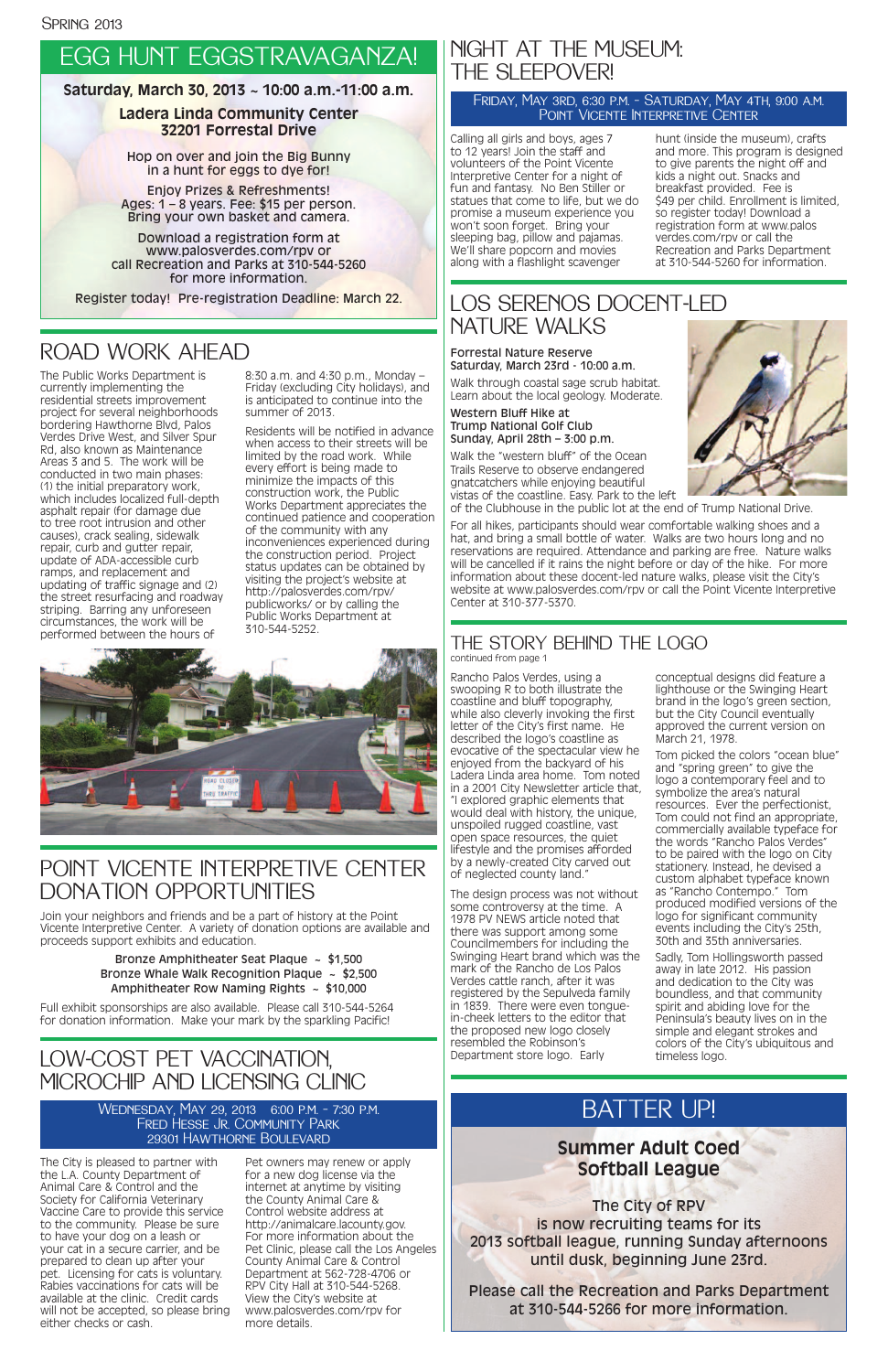### THE RANCHO PALOS VERDES EMERGENCY PREPAREDNESS COMMITTEE PRESENTS:







These questions, and more, can be answered by the Rancho Palos Verdes Emergency Preparedness Committee (EPC) in an interactive and informative session that can be brought directly to you! The EPC is taking requests to share its "Beauty and the Beast" presentation at scheduled Rancho Palos Verdes Homeowner Association (HOA) and other similar community meetings. This program offers an interactive and practical approach to emergencies,

designed to familiarize residents with preparing for, responding to, and recovering from natural and human-made disasters. Presentations can be customized to your group's particular needs and interests.

If you are the President of an HOA or other community group, and would like more information, please contact City staff at 310-544-5209 or tracyb@rpv.com

#### PLEASE TAKE A MOMENT TO CONSIDER THIS: Are you prepared for a disaster? Do you know what to do when disaster strikes? Do you know how to recover from a disaster?

#### Remember…it's not a question of IF, it's a question of WHEN! DON'T WAIT UNTIL IT'S TOO LATE!!!

#### **COMPOSTING WORKSHOP**

**SPRING 2013** 

### RPV TURNS 40!

#### SAVE THE DATE!

2013 marks Rancho Palos Verdes' 40th anniversary of incorporation. The public will be invited to help the City celebrate this milestone birthday with an elegant evening event at the beautiful Terranea Resort on Sunday, May 5th. The gala will celebrate the City and Peninsula's rich and extensive heritage and will feature a 1940s theme. For more information, call the Recreation and Parks Department at 310-544-5260.

Additionally, there is a free and convenient weekly alternative. The Gaffey SAFE center located at 1400 N. Gaffey Street, in San Pedro (opposite the DMV, by the railroad tracks) is a permanent HHW & E- Waste collection center that is open to Los Angeles County residents every Saturday and Sunday from  $9:00$  a.m. to  $3:00$  p.m.



The City is committed to transparency and will continue to not only comply, but also go beyond minimum requirements when possible, to ensure that our residents have full and unimpeded access to this vital information. The City hopes this makes it more convenient for our residents and other interested parties to access information regarding City employee compensation. If you have questions or suggestions, please contact City staff at 310-544-5207 or by email at citymanager@rpv.com.

- continued from page 1
- Certificate of Compliance from CA State Controller
- Reports to the State Controller's Office from all California Cities 2009-2011
- Revised Fiscal Year 2011-2012 Employee Salary Ranges
- Pension Revision Information
- City Manager's Employment Contract
- W-2 Box 5 Wages Subject to Medicare explanation
- 2010 Employee Salary Survey
- RPV Staffing Level and Costs
- Full-time Employee Benefits Summary
- Employee Personnel Rules
- Employee Handbook
- CalPERS Link

#### RPV: OPEN CITY

The Peninsula's next annual Household Hazardous Waste /Electronics Waste Roundup is on Saturday, May 11, 2013, from 9:00 a.m. to 3:00 p.m. at RPV Point Vicente Park/Civic Center (City Hall/City Yard), 30940 Hawthorne Blvd. Clean out your garage and/ or gardener's shed and help the environment. Acceptable items include computer monitors, CPU's, printers, telephones, TV's, microwave ovens, cell phones, printers, fax machines, paint and solvents, used motor oil and filters, anti-freeze and other automotive fluids, pool and garden chemicals, fluorescent lights, expired medicine sharps/needles (in secure container), and batteries (household and car). Visit the County website www.lacsd.org, or call 1-888-CleanLA.



There will be temporary traffic control measures in place at the Point Vicente Park/Civic Center

## **RATEPAYERS**

entrance on Hawthorne Boulevard. Follow all traffic signs and drive carefully. For more information check www.rpvrecycles.com.

ISSUING RECYCLING REBATES TO



The City annually receives a recycling rebate of \$280,000 from EDCO and \$16,000 from Universal Waste Systems (UWS). These recycling revenues were used by the City to fund the Neighborhood Beautification Grants (NBG) and supplement the City's center median maintenance program. On November 20, 2012, the City Council approved discontinuing the NBGs and instead approved issuing a recycling rebate to residential customers of EDCO and UWS for a total amount of \$296,000. The individual ratepayer credit amount will be finalized in the coming months. For more information on this matter go to: http://www.palos verdes.com/rpv/citycouncil/ agendas/2012 and go to the 11/20/12 City Council agenda/ beautification grant item.

Celebrate Earth Day Every Day! Attend a composting workshop on Saturday, April 6th from 9:30 a.m. to 11:00 a.m. at Hesse Park, Fireside Room. This LA County and the City of RPV/Public Works sponsored workshop is free and open to the public. Discounted composting and worm bins will be sold (cash or check only) after the workshop. One bin will be also raffled at the end of the workshop. For more information, check the County website at: www.smartgardening.com. RPV residents may be eligible for a composting rebate. Please bring identification. Check the City's website for more information at: http://palosverdes.com/rpv/ publicworks/content/COMPOSTING\_ PROGRAM\_2012.pdf

### RPVTV "CAPTURING THE COMMUNITY"

Nearly 8 years ago, RPVtv opened its studio doors behind RPV City Hall. Since then, RPVtv has provided residents with award-winning, quality local programs covering issues and events important to the community. You can watch RPVtv on COX Channel 33, Verizon 38 & on YouTube.

RPVtv is an education access channel provided by the cable television franchise agreement between the City of Rancho Palos Verdes and COX Communications.

RPTV offers student internship opportunities and schedules free tours for scout troops and schools.

If you would like to contact the channel, please call 310-544-5392. Please email any comments, questions, or suggestion to: rpvtv@rpv.com and visit the website at palosverdes.com/rpv/tv.

#### HOUSEHOLD HAZARDOUS WASTE (HHW) & ELECTRONICS WASTE (E-WASTE)